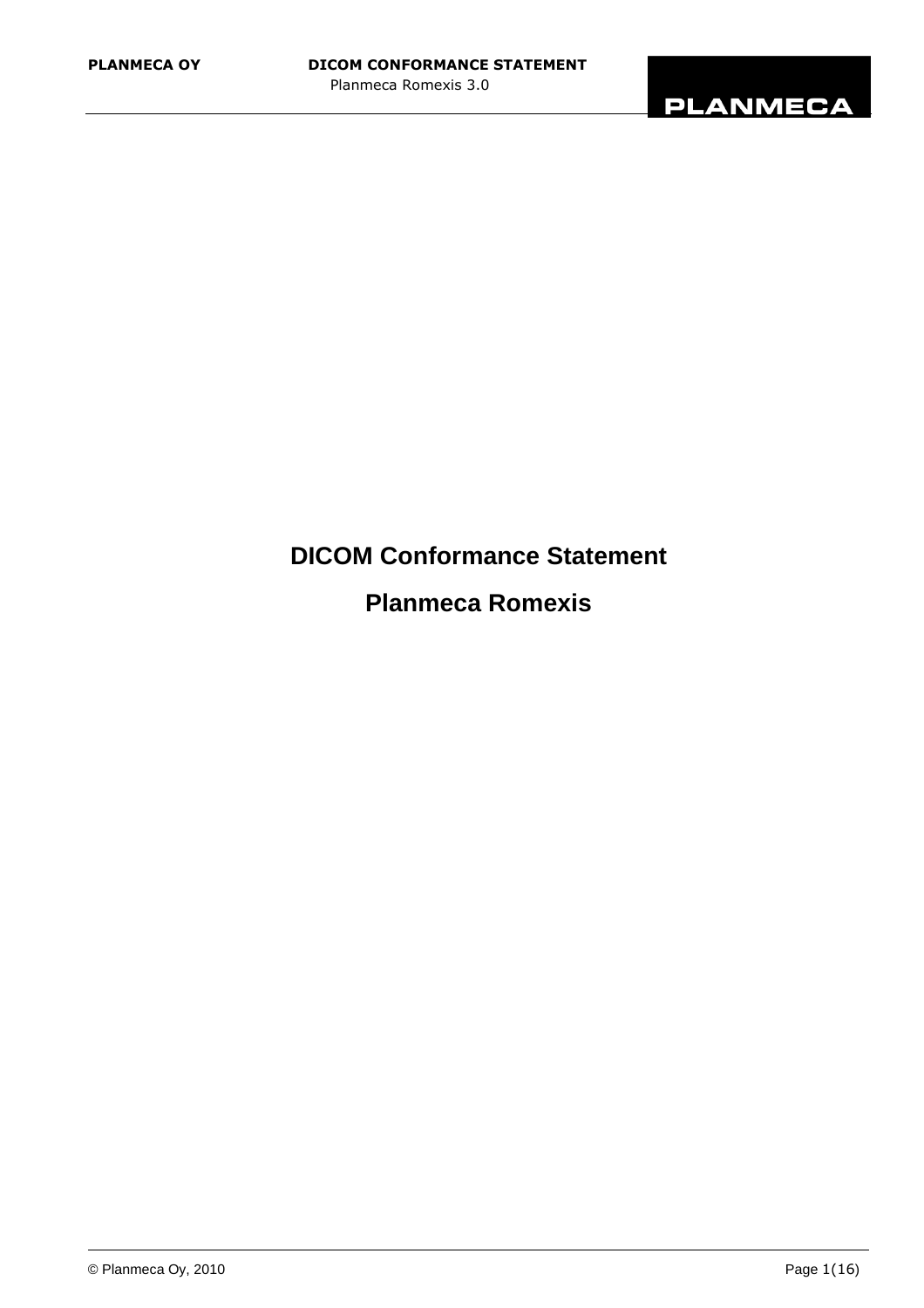

# **DICOM Conformance Statement Planmeca Romexis** Table of contents:

| 0.               |       |                                                                                              |  |
|------------------|-------|----------------------------------------------------------------------------------------------|--|
| 1.               |       |                                                                                              |  |
| 1.1              |       |                                                                                              |  |
|                  | 1.1.1 |                                                                                              |  |
|                  | 1.1.2 |                                                                                              |  |
|                  | 1.1.3 |                                                                                              |  |
|                  | 1.1.4 |                                                                                              |  |
|                  | 1.1.5 |                                                                                              |  |
|                  |       |                                                                                              |  |
|                  | 1.2.1 |                                                                                              |  |
|                  | 1.2.2 |                                                                                              |  |
|                  | 1.2.3 |                                                                                              |  |
|                  | 1.2.4 |                                                                                              |  |
|                  | 1.2.5 |                                                                                              |  |
|                  | 1.2.6 |                                                                                              |  |
| 2.               |       |                                                                                              |  |
| 2.1              |       |                                                                                              |  |
|                  | 2.1.1 |                                                                                              |  |
|                  | 2.1.2 |                                                                                              |  |
|                  | 2.1.3 |                                                                                              |  |
|                  | 2.1.4 |                                                                                              |  |
|                  |       |                                                                                              |  |
|                  | 2.2.1 |                                                                                              |  |
|                  | 2.2.2 |                                                                                              |  |
|                  | 2.2.3 |                                                                                              |  |
|                  | 2.2.4 | Real-world activity for Find and Move Execution operations for Modality Worklist services 13 |  |
|                  | 2.2.5 | Real-world activity for Find and Move Execution operations for Q/R services 14               |  |
|                  | 2.2.6 |                                                                                              |  |
| 2.3              |       |                                                                                              |  |
| 3.               |       |                                                                                              |  |
| 3.1              |       |                                                                                              |  |
| 3.2              |       |                                                                                              |  |
|                  | 3.2.1 |                                                                                              |  |
| $\overline{4}$ . |       |                                                                                              |  |
| 5.               |       |                                                                                              |  |
| 6.               |       |                                                                                              |  |
| $\overline{7}$ . |       |                                                                                              |  |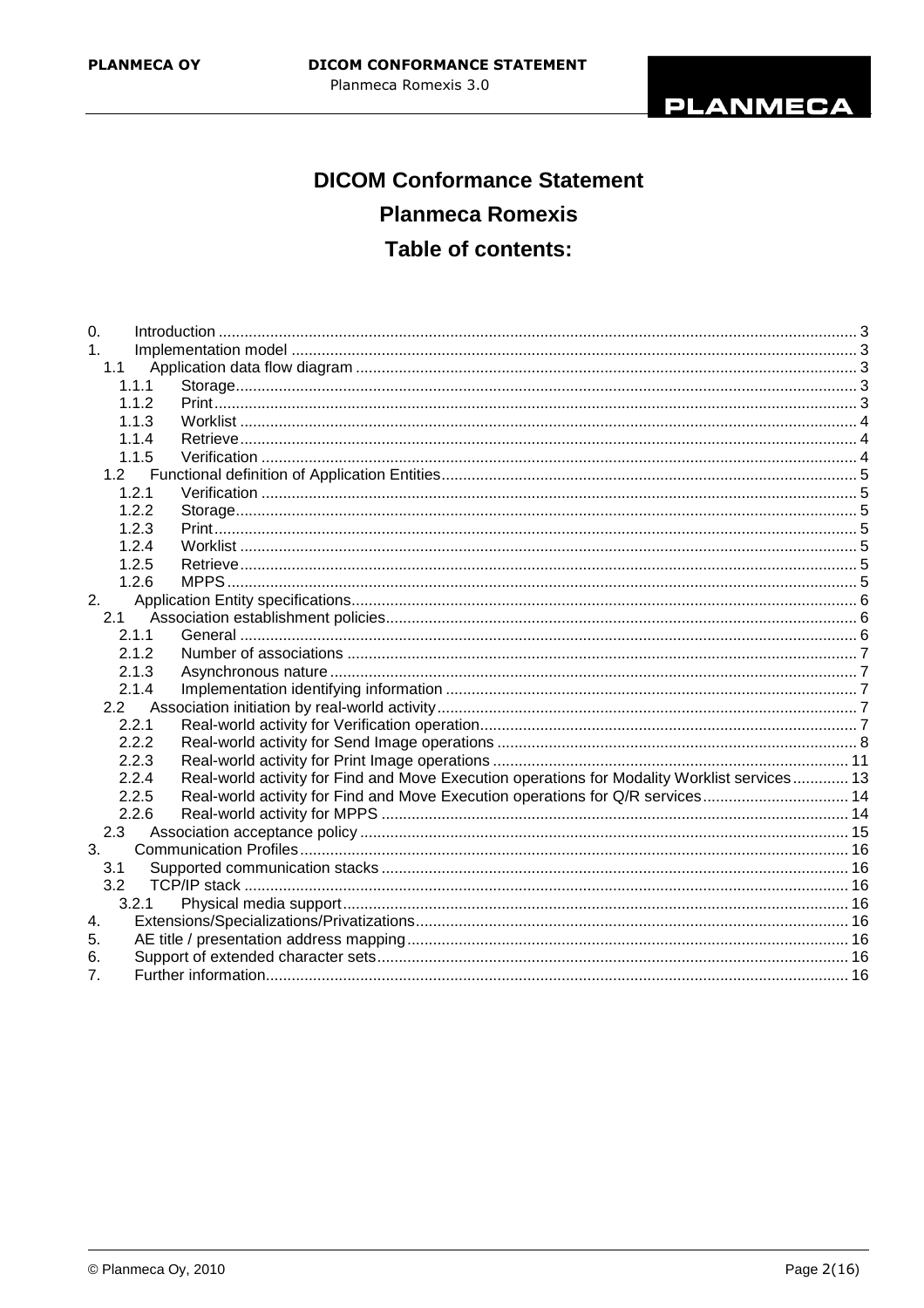#### 0. Introduction

This is a conformance statement for the Planmeca Romexis dental imaging program, which supports DICOM Storage, Storage Commitment, Print, Modality Worklist, Query/Retrieve (Q/R) and Modality Performed Procedure Step Worklist services as a Service Class User (SCU).

Romexis acquires images from Planmeca's digital panoramic (Dimax/Dimax3), digital intraoral (Dixi/Dixi2/Dixi3) x-rays and Planmeca's Promax 3D CBVT equipment. Film images can be scanned using the TWAIN standard. Images from any other digital dental x-ray can be imported into Romexis in TIFF or JPEG format or as DICOM files, with or without DICOMDIR.

1. Implementation model

Planmeca Romexis implements a DICOM Storage SCU, DICOM Storage Commitment SCU, DICOM Basic Print SCU, DICOM Modality Worklist SCU, DICOM Q/R SCU, Verification SCU and MPPS Worklist SCU. Romexis can send images to a DICOM Storage Service Class Provider (SCP) and to a DICOM Basic Print SCP. Romexis can send DICOM queries and move requests to a DICOM Q/R SCP. Romexis can test the connection to remote DICOM SCPs. Romexis can send session related status messages to MPPS provider service as SCU.

#### 1.1 Application data flow diagram

## 1.1.1 Storage





1.1.2 Print

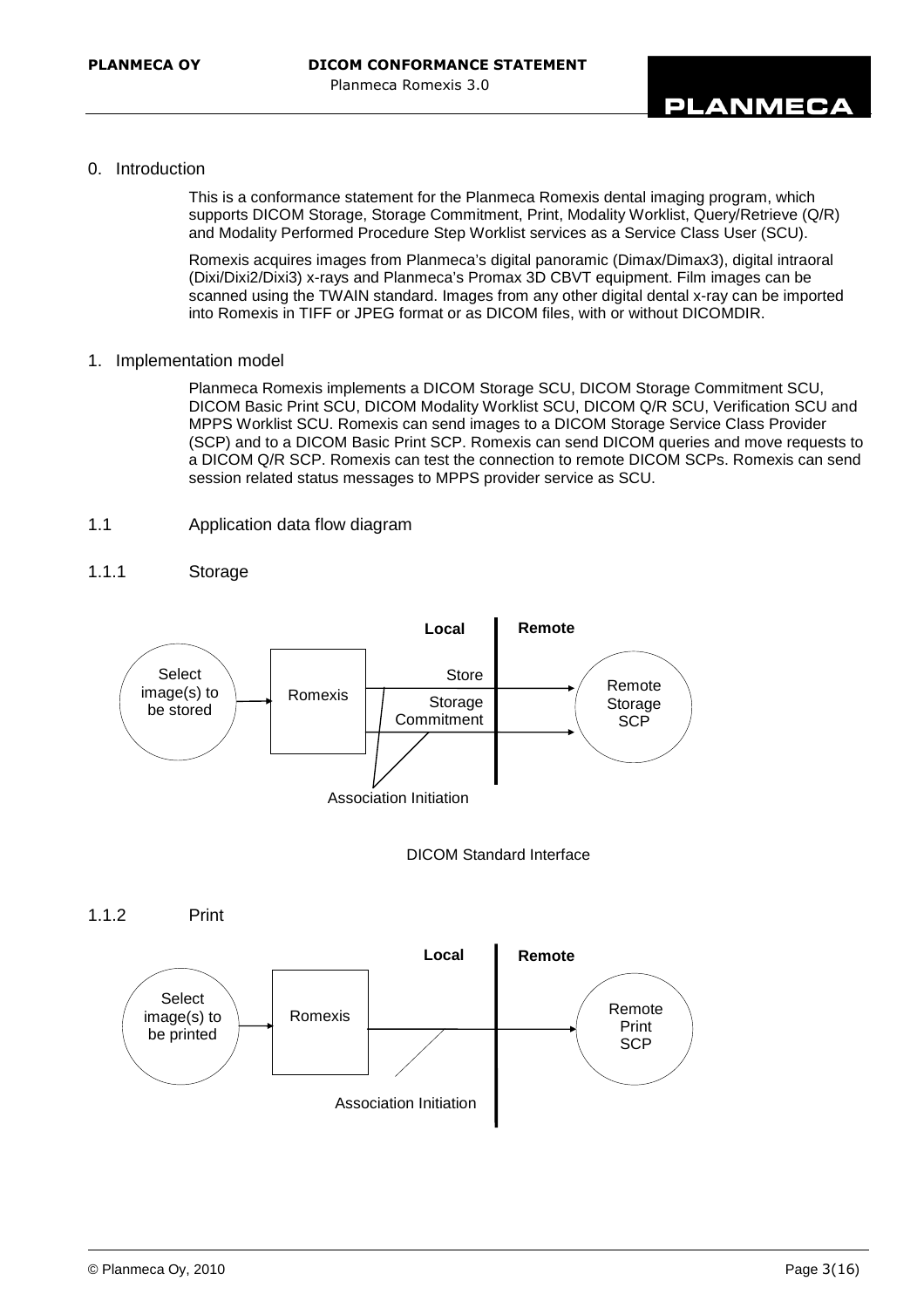# 1.1.3 Worklist



DICOM Standard Interface



DICOM Standard Interface

1.1.5 Verification

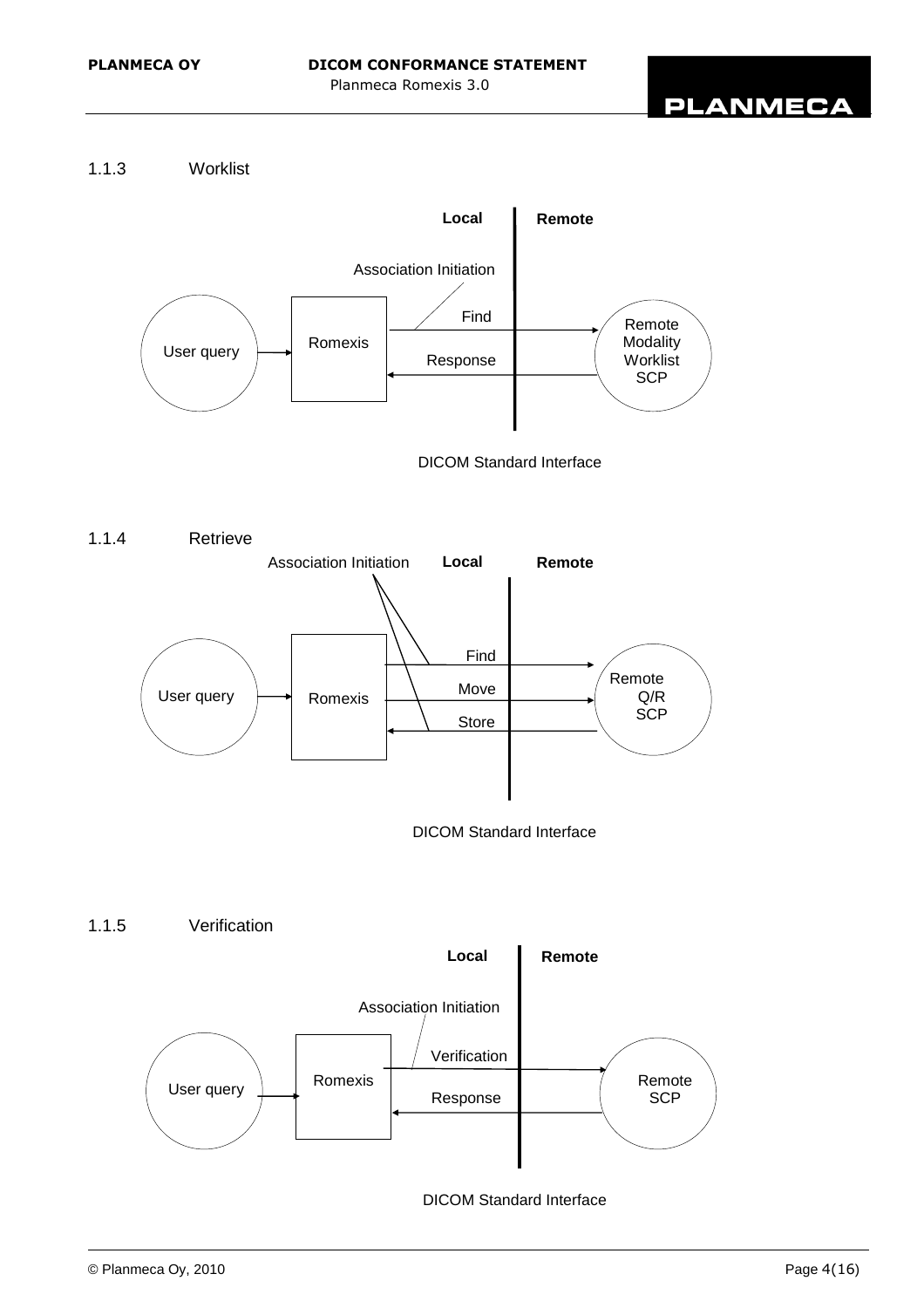#### 1.2 Functional definition of Application Entities

All communications and image transfer with remote application is accomplished utilizing the DICOM protocol over a network using the TCP/IP protocol stack.

### 1.2.1 Verification

The verification SCU is available to operators for test and validation purposes of remote AEs. Romexis opens an association and sends C-ECHO request to verify specified DICOM SCP node. Upon receiving the response from SCP or in case of failure it closes the connection.

#### 1.2.2 Storage

Romexis establishes an association with a remote AE selected by the user just prior to sending a Store request to that AE. If Storage Commitment is configured to be used in Romexis, Romexis opens another association and sends a Storage Commitment request to the AE. Alternatively Romexis can be configured to use single association for both Store and Storage Commitment requests.

#### 1.2.3 Print

Romexis establishhes an association with a remote AE selected by the user just prior to sending a Print request to that AE.

#### 1.2.4 Worklist

Romexis establishes an association with a remote AE selected by the user for Modality Worklist services. When an association is requested with a SCP, Romexis responds with a list of SOP Class UIDs that it will accept. If a Find request is sent then it will wait for find responses.

#### 1.2.5 Retrieve

Romexis establishes an association with a remote AE selected by the user for Q/R services. When an association is requested with a SCP, Romexis responds with a list of SOP Class UIDs that it will accept. If a Find request is sent then it will wait for Find responses. If a Move request is sent, it will wait for a Move response.

#### 1.2.6 MPPS

The Romexis DICOM Modality Performed Procedure Step (MPPS) SCU service is used together with DICOM Modality Worklist SCU service. If Romexis MPPS service is configured, it will send study ID, status of study, dates, patient name in starting the exposure, and dates and complete list of images including X-ray parameters to the server after closing exposure task.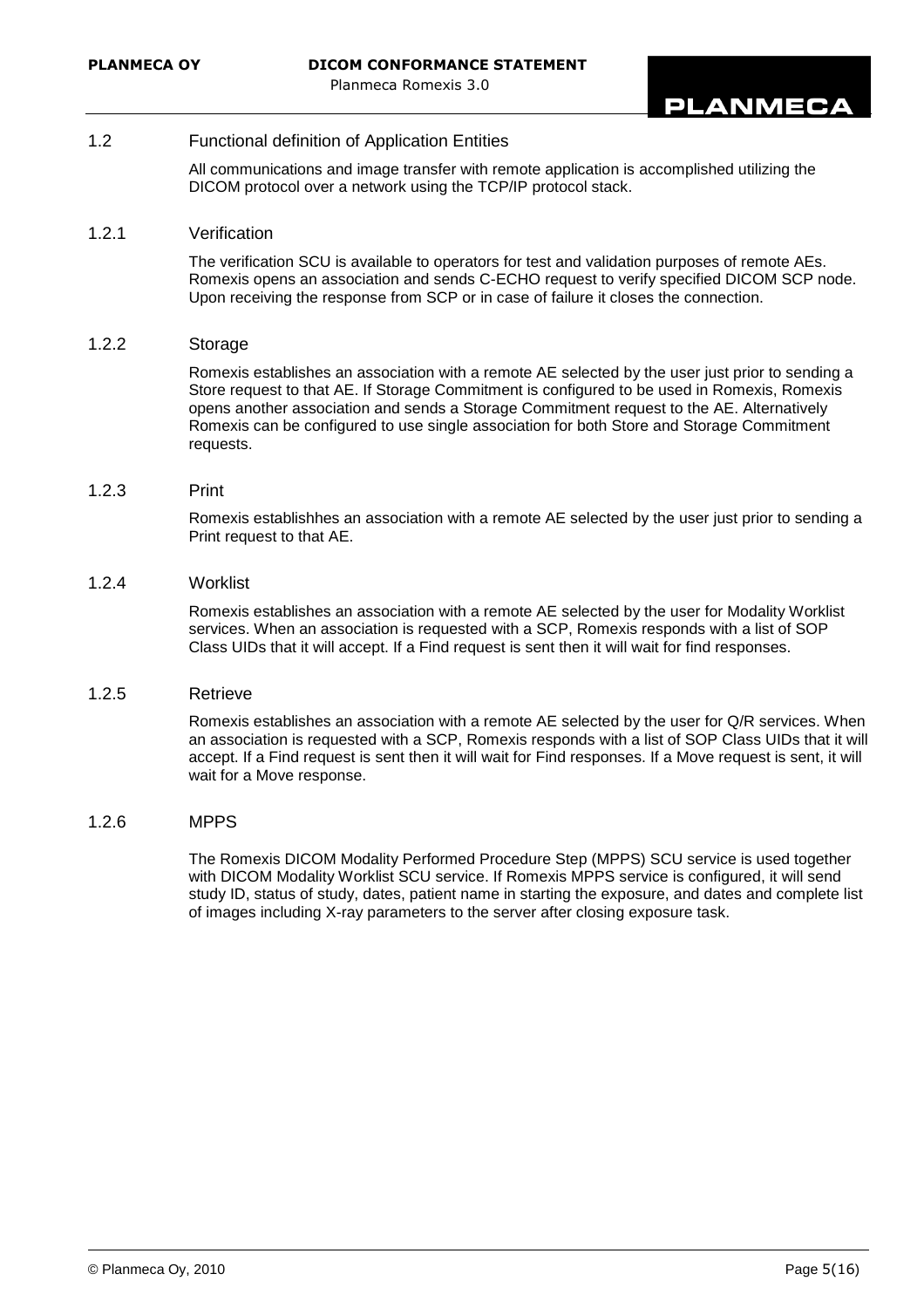2. Application Entity specifications

Romexis Application Entity provides Standard Conformance to the following DICOM V3.0 SOP Classes as a SCU:

| SOP Class Name                                            | SOP Class UID                 |  |  |
|-----------------------------------------------------------|-------------------------------|--|--|
| Secondary Capture Image Storage                           | 1.2.840.10008.5.1.4.1.1.7     |  |  |
| Digital X-Ray Image Storage - For Presentation            | 1.2.840.10008.5.1.4.1.1.1.1   |  |  |
| Digital X-Ray Image Storage - For Processing              | 1.2.840.10008.5.1.4.1.1.1.1.1 |  |  |
| Digital Intra-oral X-Ray Image Storage - For Presentation | 1.2.840.10008.5.1.4.1.1.1.3   |  |  |
| Digital Intra-oral X-Ray Image Storage - For Processing   | 1.2.840.10008.5.1.4.1.1.1.3.1 |  |  |
| CT Image Storage - For Presentation                       | 1.2.840.10008.5.1.4.1.1.2     |  |  |
| Enhanced CT Image Storage                                 | 1.2.840.10008.5.1.4.1.1.2.1   |  |  |
| Basic Grayscale Print Management (META)                   | 1.2.840.10008.5.1.1.9         |  |  |
| <b>Basic Film Session</b>                                 | 1.2.840.10008.5.1.1.1         |  |  |
| Basic Film Box                                            | 1.2.840.10008.5.1.1.2         |  |  |
| Basic Grayscale Image Box                                 | 1.2.840.10008.5.1.1.4         |  |  |
| Printer                                                   | 1.2.840.10008.5.1.1.16        |  |  |
| Print Job                                                 | 1.2.840.10008.5.1.1.14        |  |  |
| <b>Modality Worklist Find</b>                             | 1.2.840.10008.5.1.4.31        |  |  |
| Patient Root Query/Retrieve Information Model - Find      | 1.2.840.10008.5.1.4.1.2.1.1   |  |  |
| Patient Root Query/Retrieve Information Model - Move      | 1.2.840.10008.5.1.4.1.2.1.2   |  |  |
| Verification                                              | 1.2.840.10008.1.1             |  |  |
| <b>Modality Performed Procedure Step</b>                  | 1.2.840.10008.3.1.2.3.3       |  |  |

#### 2.1 Association establishment policies

#### 2.1.1 General

The maximum PDU size is 65,536 bytes.

#### 2.1.1.1 Storage

Romexis will initiate an association as a SCU of Storage Services when a local operator requests to send images over the network to a remote Storage SCP.

#### 2.1.1.2 Print

Romexis will initiate an association as a SCU of Print Services when a local operator requests to print images over the network to a remote DICOM Basic Print Provider.

#### 2.1.1.3 Worklist

Romexis will initiate an association as a Modality Worklist SCU requesting modality and patient data.

# 2.1.1.4 Retrieve

Romexis will initiate an association as a Query/Retrieve SCU requesting data for images and the images themselves. Romexis will wait for an association as a Store SCP.

### 2.1.1.5 Verification

Romexis will initiate an association as a SCU when local operator requests a verification of remote SCP node.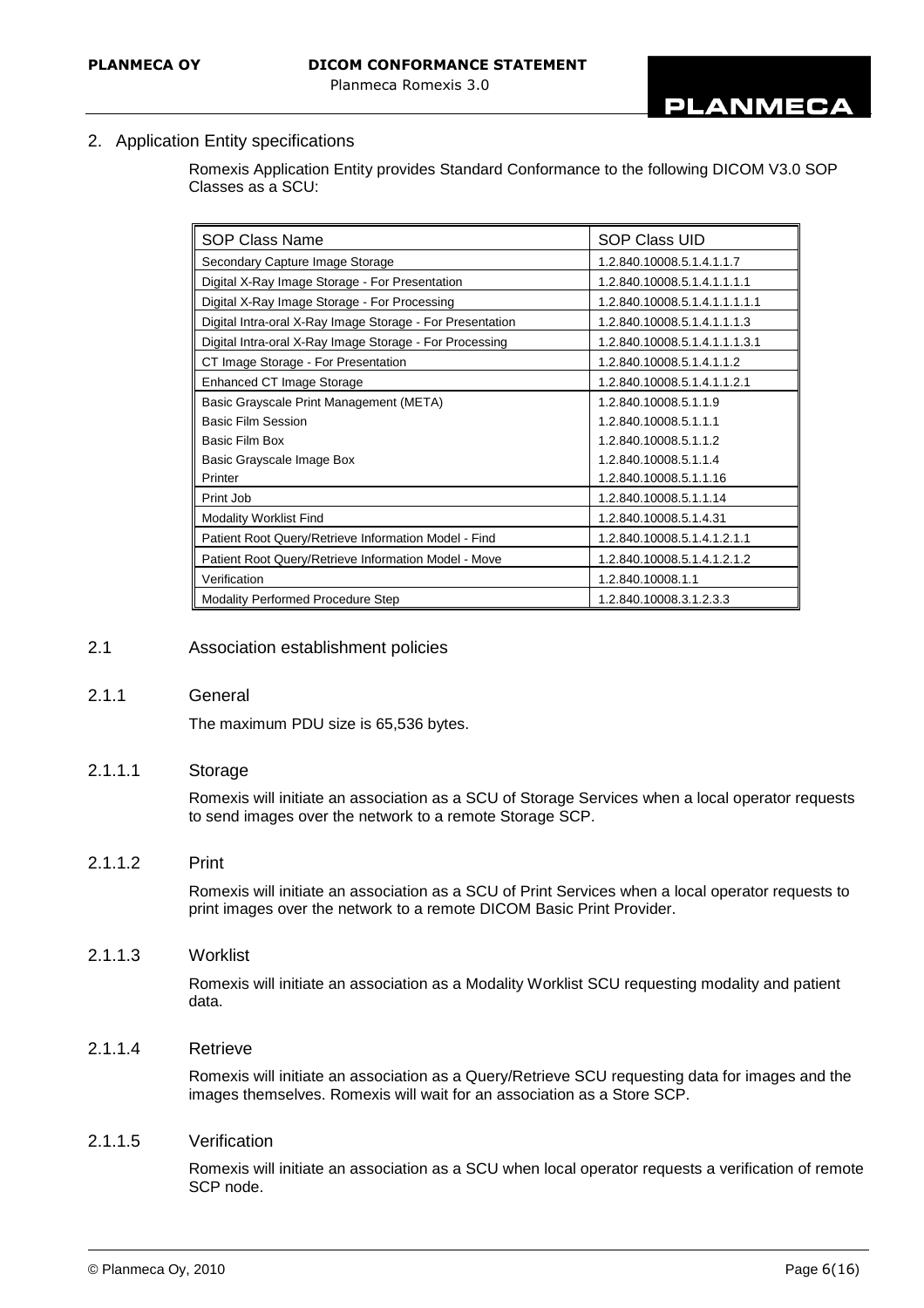#### 2.1.1.6 MPPS

Romexis will initiate an association as a MPPS when the local operator requests to capture a set of images.

2.1.2 Number of associations

Romexis only opens one association at a time.

2.1.3 Asynchronous nature

Romexis does not support asynchronous communication.

2.1.4 Implementation identifying information

The Implementation Class Unique Identifier (UID) for the Romexis Application Entity is:

2.16.840.1.113669.632.10.99.2

The Implementation Version Name for the Romexis Application Entity is:

ROMEXIS 001

2.2 Association initiation by real-world activity

Romexis initiates a new association for the appropriate DICOM SCP node for verification of the specified DICOM SPC node. The association is closed when a response from SCP is received or in case of failure.

Romexis initiates a new association for the appropriate Storage Service Class that corresponds to the image(s) requested to be transferred. The association is closed when all images have been sent to the remote DICOM network node.

Romexis initiates a new association for Print Service Class. The association is closed when all images have been printed and all print jobs have completed.

Romexis initiates an association for the appropriate Q/R Services Class that corresponds to the set of images requested to be transferred. The association is closed when all queries or moves have been sent to the remote DICOM network node.

Romexis initiates an association for the appropriate Modality Worklist Service Class that corresponds to the set of data requested to be transferred. The association is closed when all queries have been sent to the remote DICOM network node.

Romexis is able to abort the association when a time out or an error occurs.

Romexis initiates an association for MPPS for a patient opened via Worklist at the moment of starting the exposure or Intracam or TWAIN capture task. The association is closed when all images are captured and the session related data sent to the server.

2.2.1 Real-world activity for Verification operation

Romexis AE provides standard conformance to the DICOM Verification Service Class as SCU.

### 2.2.1.1 Proposed presentation contexts for C-ECHO

The presentation contexts that are proposed by Romexis AE for the C-ECHO operation are specified in the following table.

| <b>Presentation Context Table</b> |                        |                        |                 |     |      |  |  |
|-----------------------------------|------------------------|------------------------|-----------------|-----|------|--|--|
|                                   | <b>Abstract Syntax</b> | <b>Transfer Syntax</b> |                 | Rol | Ext. |  |  |
| <b>Name</b>                       | JID                    | <b>Name List</b>       | <b>UID List</b> |     | Neg. |  |  |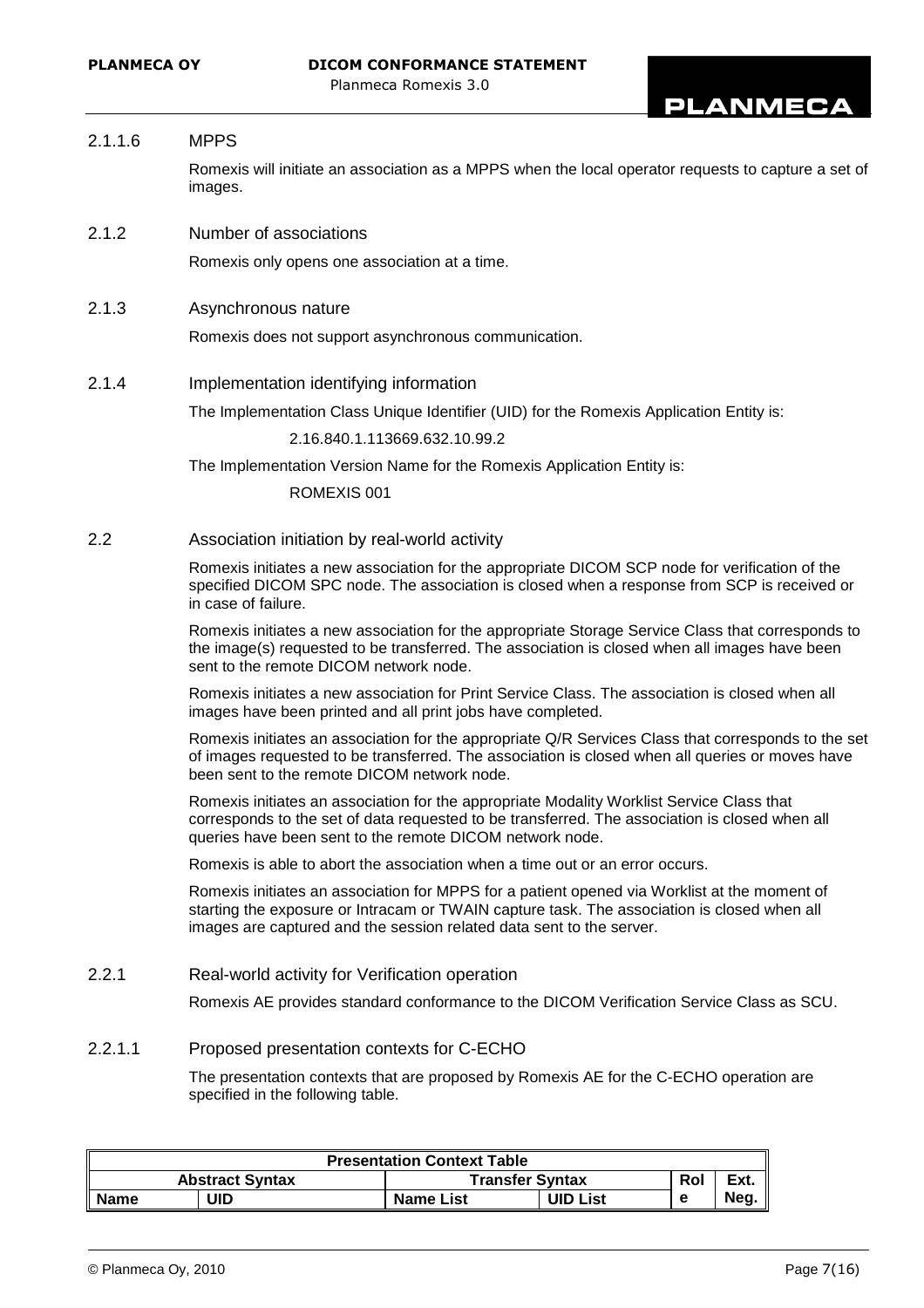# **PLANMECA**

| Implicit VR Little Endian<br>1.2.840.10008.1.2<br>Explicit VR Big Endian<br>1.2.840.10008.1.2.2 | <b>SCL</b> | None |
|-------------------------------------------------------------------------------------------------|------------|------|
|-------------------------------------------------------------------------------------------------|------------|------|

# 2.2.2 Real-world activity for Send Image operations

Romexis initiates associations for the transfer of images to a DICOM Image Storage Server.

#### 2.2.2.1 Associated real-world activity for Send Image operations

Once the Store Image association has been established, an image Store message is sent by Romexis.

### Proposed presentation contexts for Send Image operations

The presentation contexts that are proposed by Romexis for the Send Image operation are specified in the following table:

|                    | <b>Presentation Context Table</b> |                                     |                     |     |      |  |  |  |
|--------------------|-----------------------------------|-------------------------------------|---------------------|-----|------|--|--|--|
|                    | <b>Abstract Syntax</b>            | <b>Transfer Syntax</b>              |                     |     | Ext. |  |  |  |
| <b>Name</b>        | <b>UID</b>                        | <b>Name List</b><br><b>UID List</b> |                     | e   | Neg. |  |  |  |
| Secondary          | 1.2.840.10008.5.1.4.1.1.7         | <b>Explicit VR Little Endian</b>    | 1.2.840.10008.1.2.1 | SCU | None |  |  |  |
| Capture Image      |                                   | Implicit VR Little Endian           | 1.2.840.10008.1.2   |     |      |  |  |  |
| Storage            |                                   | Explicit VR Big Endian              | 1.2.840.10008.1.2.2 |     |      |  |  |  |
| Digital X-Ray      | 1.2.840.10008.5.1.4.1.1.1.1       | Explicit VR Little Endian           | 1.2.840.10008.1.2.1 | SCU | None |  |  |  |
| Image Storage -    |                                   | Implicit VR Little Endian           | 1.2.840.10008.1.2   |     |      |  |  |  |
| For Presentation   |                                   | Explicit VR Big Endian              | 1.2.840.10008.1.2.2 |     |      |  |  |  |
| Digital X-Ray      | 1.2.840.10008.5.1.4.1.1.1.1.1     | Explicit VR Little Endian           | 1.2.840.10008.1.2.1 | SCU | None |  |  |  |
| Image Storage -    |                                   | Implicit VR Little Endian           | 1.2.840.10008.1.2   |     |      |  |  |  |
| For Processing     |                                   | Explicit VR Big Endian              | 1.2.840.10008.1.2.2 |     |      |  |  |  |
| Digital Intra-oral | 1.2.840.10008.5.1.4.1.1.1.3       | <b>Explicit VR Little Endian</b>    | 1.2.840.10008.1.2.1 | SCU | None |  |  |  |
| X-Ray Image        |                                   | Implicit VR Little Endian           | 1.2.840.10008.1.2   |     |      |  |  |  |
| Storage - For      |                                   | Explicit VR Big Endian              | 1.2.840.10008.1.2.2 |     |      |  |  |  |
| Presentation       |                                   |                                     |                     |     |      |  |  |  |
| Digital Intra-oral | 1.2.840.10008.5.1.4.1.1.1.3.1     | Explicit VR Little Endian           | 1.2.840.10008.1.2.1 | SCU | None |  |  |  |
| X-Ray Image        |                                   | Explicit VR Little Endian           | 1.2.840.10008.1.2   |     |      |  |  |  |
| Storage - For      |                                   | Explicit VR Big Endian              | 1.2.840.10008.1.2.2 |     |      |  |  |  |
| Processing         |                                   |                                     |                     |     |      |  |  |  |
| CT Image           | 1.2.840.10008.5.1.4.1.1.2         | <b>Explicit VR Little Endian</b>    | 1.2.840.10008.1.2.1 | SCU | None |  |  |  |
| Storage-For        |                                   | Explicit VR Little Endian           | 1.2.840.10008.1.2   |     |      |  |  |  |
| Presentation       |                                   | Explicit VR Big Endian              | 1.2.840.10008.1.2.2 |     |      |  |  |  |
| Enhanced CT        | 1.2.840.10008.5.1.4.1.1.2 .1      | <b>Explicit VR Little Endian</b>    | 1.2.840.10008.1.2.1 | SCU | None |  |  |  |
| Image Storage      |                                   | Explicit VR Little Endian           | 1.2.840.10008.1.2   |     |      |  |  |  |
|                    |                                   | Explicit VR Big Endian              | 1.2.840.10008.1.2.2 |     |      |  |  |  |
| Storage            | 1.2.840.10008.1.20.1              | <b>Explicit VR Little Endian</b>    | 1.2.840.10008.1.2.1 | SCU | None |  |  |  |
| Commitment         |                                   | <b>Explicit VR Little Endian</b>    | 1.2.840.10008.1.2   |     |      |  |  |  |
| Push               |                                   | Explicit VR Big Endian              | 1.2.840.10008.1.2.2 |     |      |  |  |  |

All these SOP classes conform to the standard Storage Services as specified in the DICOM Standard.

NOTE: It is possible to force a different SOP Class and Modality for an image type.

# 2.2.2.2 SOP Specific Conformance

Romexis sends the following attributes in C\_STORE\_RQ. All the mandatory attributes are sent.

| <b>SpecificCharacterSet</b> |
|-----------------------------|
| ImageType                   |
| InstanceCreationDate        |
| <b>InstanceCreationTime</b> |
| SOPCIassUID                 |
| SOPInstanceUID              |
| StudyDate                   |
| SeriesDate                  |
|                             |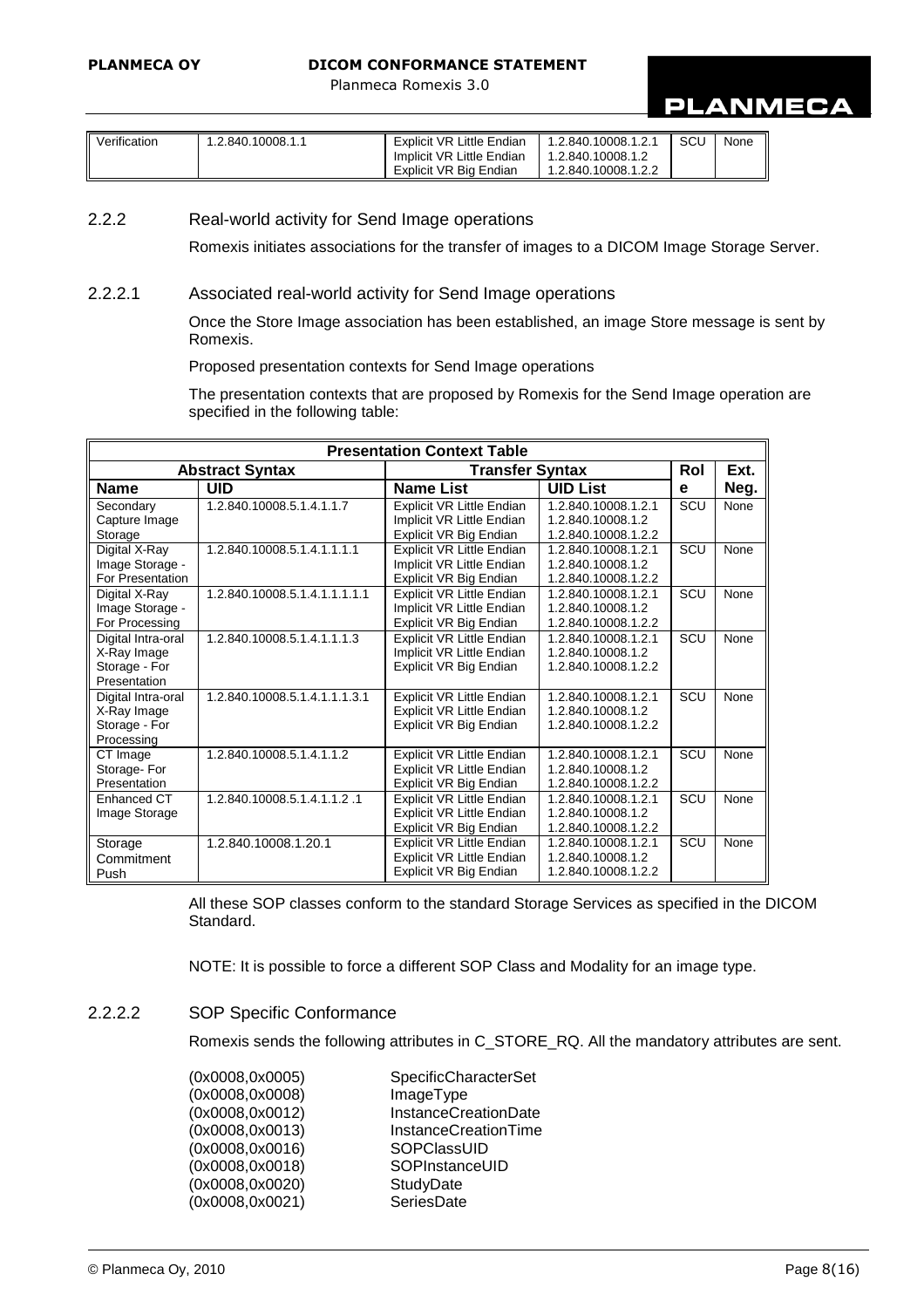

| (0x0008,0x0022)  | AcquisitionDate             |
|------------------|-----------------------------|
| (0x0008,0x0023)  | ContentDate                 |
| (0x0008,0x002A)  | AcquisitionDateTime         |
| (0x0008,0x0030)  | StudyTime                   |
| (0x0008,0x0031)  | SeriesTime                  |
| (0x0008,0x0032)  | AcquisitionTime             |
| (0x0008,0x0033)  | ContentTime                 |
| (0x0008,0x0050)  | AccessionNumber             |
| (0x0008,0x0060)  | Modality                    |
| (0x0008,0x0068)  | PresentationIntentType      |
| (0x0008,0x0070)  | Manufacturer                |
| (0x0008,0x0080)  | InstitutionName             |
| (0x0008, 0x1040) | InstitutionalDepartmentName |
| (0x0008,0x0090)  | ReferringPhysicianName      |
| (0x0008, 0x1010) | StationName                 |
| (0x0008,0x1030)  | StudyDescription            |
| (0x0008, 0x1090) | ManufacturerModelName       |
|                  |                             |

#### for

DigitalIntraoralXRayImageStorageForPresentation,DigitalIntraoralXRayImageStorageForProcessin g only:

| (0x0008, 0x2218)<br>(0x0008,0x0100)<br>(0x0008,0x0102)<br>(0x0008, 0x2228)<br>(0x0008,0x0100)<br>(0x0008,0x0102) | AnatomicRegionSequence<br>CodeValue<br>CodingSchemeDesignator<br>PrimaryAnatomicStructureSequence<br>CodeValue<br>CodingSchemeDesignator |
|------------------------------------------------------------------------------------------------------------------|------------------------------------------------------------------------------------------------------------------------------------------|
| EnhancedCT only:<br>(0x0008, 0x9205)<br>(0x0008,0x9206)<br>(0x0008,0x9207)                                       | PixelPresentation<br>VolumetricProperties<br>VolumeBasedCalculationTechnique                                                             |
| (0x0010, 0x0010)<br>(0x0010,0x0020)<br>(0x0010,0x1000)<br>(0x0010,0x0030)<br>(0x0010, 0x0040)<br>(0x0010,0x2180) | PatientName<br>PatientID<br>OtherPatientID<br>PatientBirthDate<br>PatientSex<br>Occupation                                               |
| (0x0018, 0x0015)                                                                                                 | BodyPartExamined                                                                                                                         |
| $CT$ only:<br>(0x0018, 0x5100)                                                                                   | PatientPosition                                                                                                                          |
| (0x0018,0x0060)                                                                                                  | <b>KVP</b>                                                                                                                               |
| CT only:<br>(0x0018,0x0050)                                                                                      | SliceThickness                                                                                                                           |
| (0x0018, 0x1000)<br>(0x0018, 0x1020)<br>(0x0018, 0x1150)<br>(0x0018, 0x1151)<br>(0x0018, 0x115e)                 | DeviceSerialNumber<br>SoftwareVersion<br>ExposureTime<br><b>XrayTubeCurrent</b><br>ImageAreaDoseProduct                                  |
| Not for CT:<br>(0x0018, 0x1164)                                                                                  | ImagerPixelSpacing                                                                                                                       |
| (0x0018,0x700A)                                                                                                  | DetectorID                                                                                                                               |
|                                                                                                                  |                                                                                                                                          |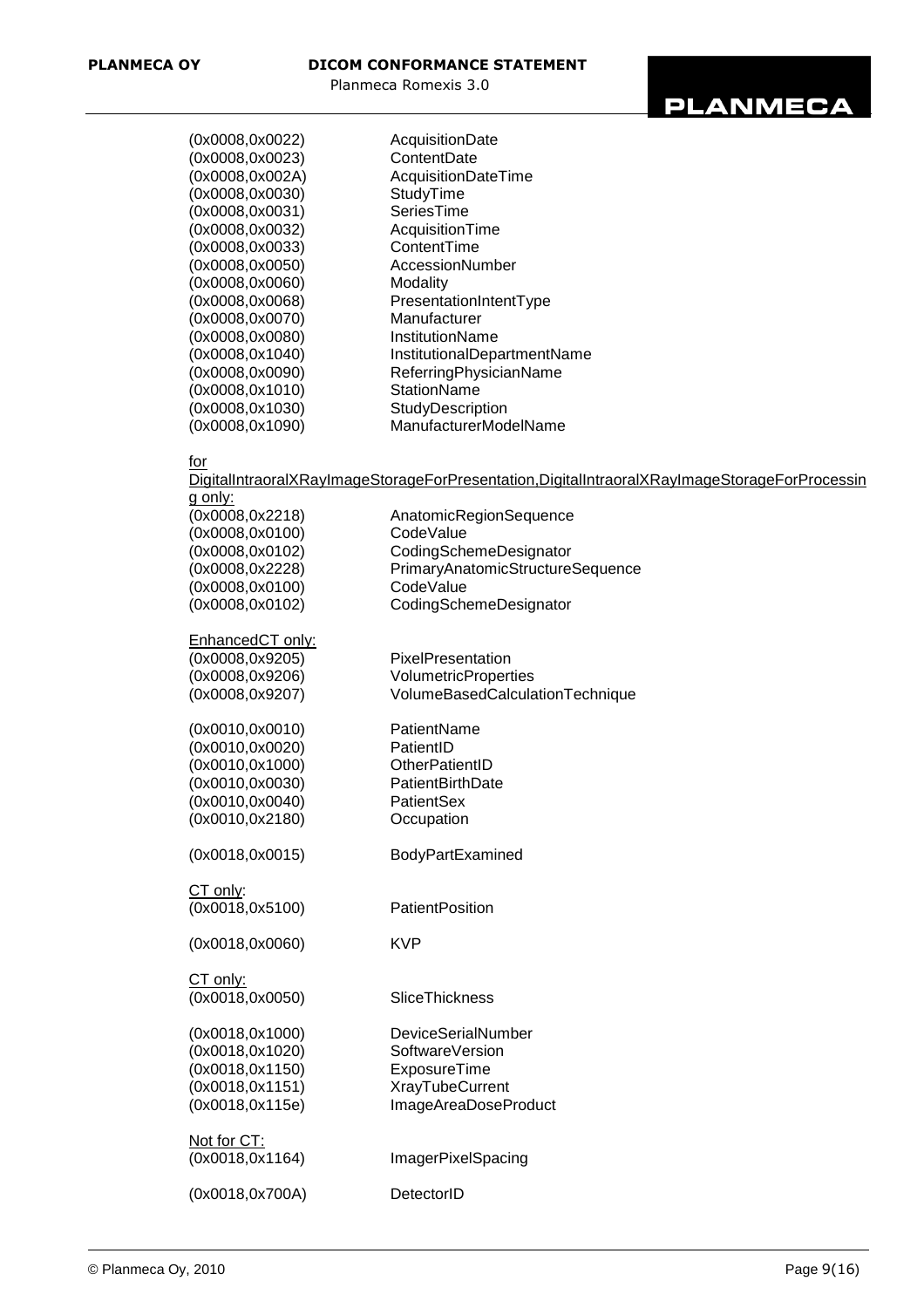# **PLANMECA**

| Enhanced CT only:        |                                |
|--------------------------|--------------------------------|
| (0x0018,0x9004)          | ContentQualification           |
| (0x0018,0x9073)          | AcquisitionDuration            |
|                          |                                |
|                          |                                |
| (0x0020, 0x000e)         | SeriesInstanceUID              |
| (0x0020, 0x0010)         | StudyID                        |
| (0x0020, 0x0011)         | SeriesNumber                   |
|                          |                                |
|                          |                                |
| CT only:                 |                                |
| (0x0020, 0x0012)         | AcquisitionNumber              |
|                          |                                |
| (0x0020, 0x0013)         | InstanceNumber                 |
|                          |                                |
| CT only:                 |                                |
|                          |                                |
| (0x0020,0x0032)          | <b>ImagePositionPatient</b>    |
| (0x0020,0x0037)          | ImageOrientationPatient        |
| (0x0020,0x0052)          | FrameOfReferenceUID            |
| (0x0020, 0x1040)         | PositionReferenceIndicator     |
|                          |                                |
|                          |                                |
| Not for CT:              |                                |
| (0x0020,0x0020)          | <b>PatientOrientation</b>      |
|                          |                                |
| (0x0020, 0x4000)         | <b>ImageComments</b>           |
|                          |                                |
|                          |                                |
| Enhanced CT only:        |                                |
| (0x0020,0x9221)          | DimensionOrganizationSequence  |
| (0x0020,0x9222)          | DimensionIndexSequence         |
|                          |                                |
| (0x0028,0x0002)          | <b>SamplesPerPixel</b>         |
|                          |                                |
| (0x0028,0x0004)          | PhotometricInterpretation      |
| (0x0028,0x0006)          | PlanarConfiguration            |
|                          |                                |
| <b>Enhanced CT only:</b> |                                |
| (0x0028,0x0008)          | <b>NumberOfFrames</b>          |
|                          |                                |
|                          |                                |
| (0x0028, 0x0010)         | Rows                           |
| (0x0028,0x0011)          | Columns                        |
|                          |                                |
| CT only:                 |                                |
|                          |                                |
| (0x0028,0x0030)          | PixelSpacing                   |
|                          |                                |
| (0x0028,0x0100)          | <b>BitsAllocated</b>           |
| (0x0028,0x0101)          | <b>BitsStored</b>              |
| (0x0028,0x0102)          | <b>HighBit</b>                 |
|                          |                                |
| (0x0028,0x0103)          | PixelRepresentation            |
| (0x0028,0x0106)          | SmallestImagePixelValue        |
| (0x0028,0x0107)          | LargestImagePixelValue         |
|                          |                                |
| Not for CT:              |                                |
|                          |                                |
| (0x0028, 0x1040)         | PixelIntensityRelationship     |
| (0x0028, 0x1041)         | PixelIntensityRelationshipSign |
|                          |                                |
| (0x0028,0x1052)          | RescaleIntercept               |
| (0x0028, 0x1053)         |                                |
|                          | RescaleSlope                   |
|                          |                                |
| Not for CT:              |                                |
| (0x0028, 0x1054)         | RescaleType                    |
|                          |                                |
| (0x0028, 0x2110)         | LossylmageCompression          |
|                          |                                |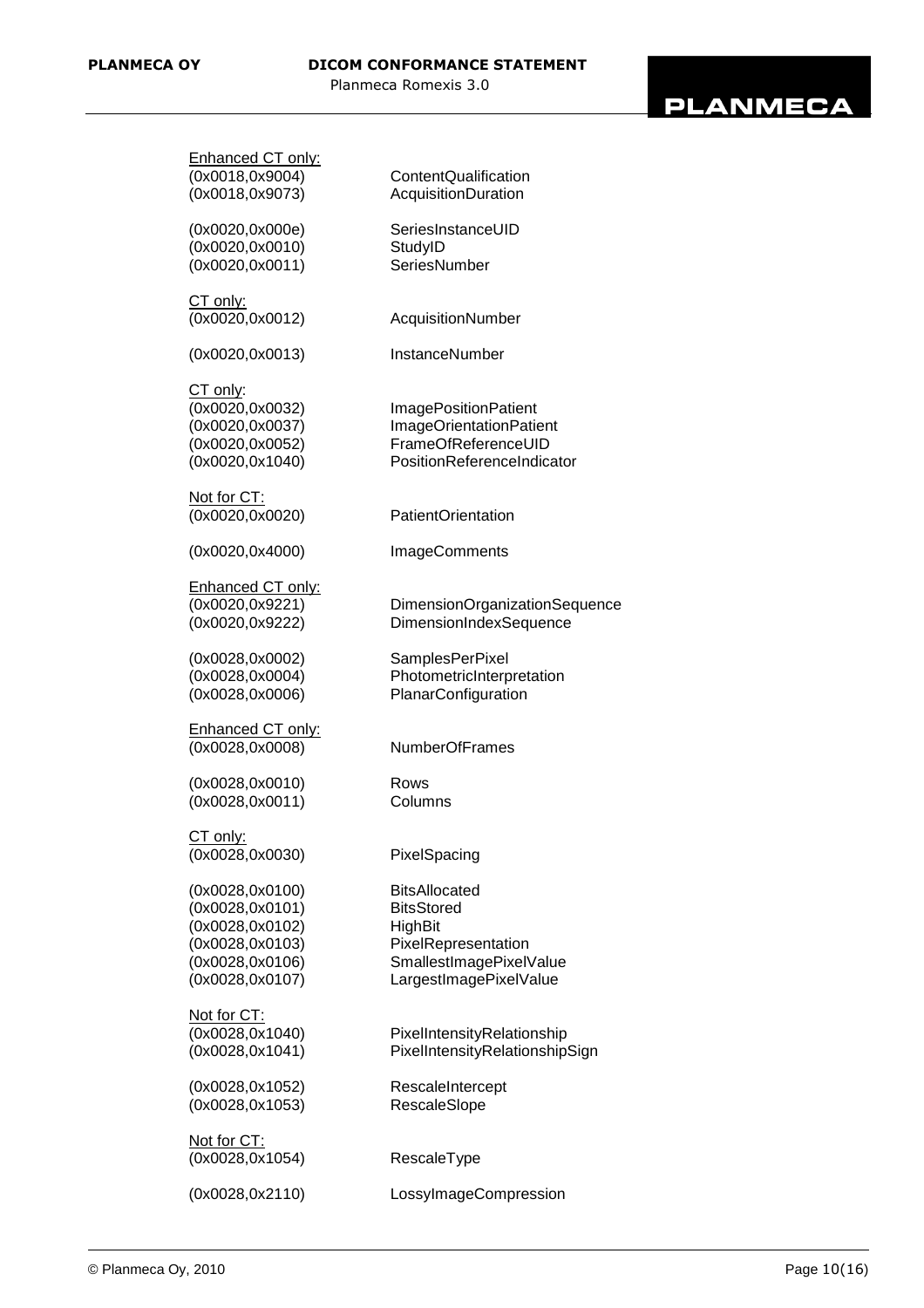for DigitalXRayImageStorageForPresentation,DigitalXRayImageStorageForProcessing only:

| (0x0060,0x3002)                     | HistogramNumberOfBins                 |
|-------------------------------------|---------------------------------------|
| (0x0060,0x3004)                     | HistogramFirstBinValue                |
| (0x0060,0x3006)                     | HistogramLastBinValue                 |
| (0x0060,0x3008)                     | HistogramBinWidth                     |
| (0x0060,0x3020)                     | HistogramData                         |
| (0x0060,0x3000)                     | HistogramSequence                     |
| Enhanced CT only:                   |                                       |
| (0x5200,0x9229)                     | <b>SharedFunctionalGroupsSequence</b> |
| (0x0028,0x9110)                     | PixelMeasuresSequence                 |
| (0x0018,0x0050)                     | SliceThickness                        |
| (0x0028,0x0030)                     | PixelSpacing                          |
| (0x5200,0x9230)                     | PerFrameFunctionalGroupsSequence      |
| (0x0020,0x9113)                     | PlanePositionSequence                 |
| (0x0020,0x0032)                     | <b>ImagePositionPatient</b>           |
|                                     |                                       |
| <u>CT only:</u><br>(0x7FE0, 0x0010) | PixelData                             |
|                                     |                                       |
| Not for CT:                         |                                       |
| (0x7FE0,0x0010)                     | PixelData                             |
|                                     |                                       |

NOTE: RequestedProcedureDescription (received from Worklist) is copied to StudyDescription, 0x0008,0x1030, (if not received from Worklist) when creating image headers e.g. for Storage.

2.2.3 Real-world activity for Print Image operations

Romexis initiates associations for the printing of images to a Basic Print SCP. Romexis pre-formats the images before printing.

2.2.3.1 Associated real-world activity for Print Image operations

Once the Print Image association has been established, Romexis sends a Basic Film Session, N\_CREATE message to the Basic Print SCP. This is followed by a Basic Film Box N\_CREATE message. Romexis then sends a Basic Grayscale Image Box, N\_SET message. Finally, an N\_ACTION message is sent to instruct the Basic Print SCP to print either at the Basic Film Session or Basic Film Box level.

2.2.3.2 Proposed presentation contexts for Print Image operations

The presentation contexts that are proposed by Romexis AE for the Print Image operation are specified in the following table.

All these SOP classes conform to the standard Print Services as specified in the DICOM standard.

| <b>Presentation Context Table</b>                       |                        |                                                                                         |                                                                 |     |      |  |
|---------------------------------------------------------|------------------------|-----------------------------------------------------------------------------------------|-----------------------------------------------------------------|-----|------|--|
| <b>Abstract Syntax</b>                                  |                        | <b>Transfer Syntax</b>                                                                  |                                                                 | Rol | Ext. |  |
| <b>Name</b>                                             | <b>UID</b>             | <b>Name List</b>                                                                        | <b>UID List</b>                                                 | е   | Neg. |  |
| <b>Basic Grayscale</b><br>Print<br>Management<br>(META) | 1.2.840.10008.5.1.1.9  | <b>Explicit VR Little Endian</b><br>Implicit VR Little Endian<br>Explicit VR Big Endian | 1.2.840.10008.1.2.1<br>1.2.840.10008.1.2<br>1.2.840.10008.1.2.2 | SCU | None |  |
| Print Job                                               | 1.2.840.10008.5.1.1.14 | <b>Explicit VR Little Endian</b><br>Implicit VR Little Endian<br>Explicit VR Big Endian | 1.2.840.10008.1.2.1<br>1.2.840.10008.1.2<br>1.2.840.10008.1.2.2 | SCU | None |  |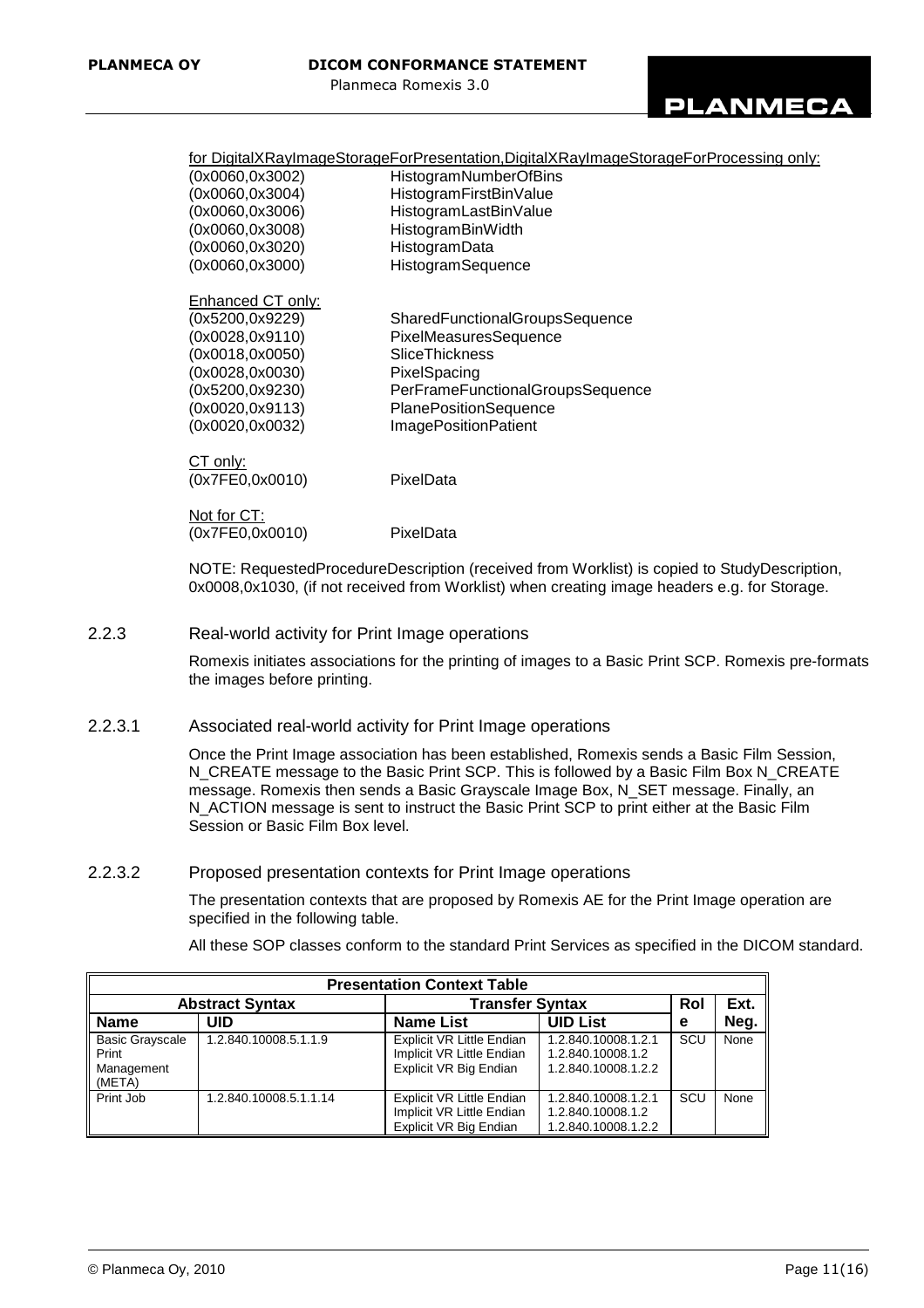# 2.2.3.3 SOP Specific Conformance

Attribute values for SOP classes proposed by Romexis are specified in the following table.

| <b>SOP Class Name</b>     | <b>Command</b> | <b>Attribute Name</b>                   | <b>Valid Range</b>                                                                                                                                           | <b>Default Value</b>     |
|---------------------------|----------------|-----------------------------------------|--------------------------------------------------------------------------------------------------------------------------------------------------------------|--------------------------|
| <b>Basic Film Session</b> | N CREATE       | Number of                               | $\overline{1-10}$                                                                                                                                            | $\mathbf 1$              |
|                           |                | Copies                                  |                                                                                                                                                              |                          |
|                           |                | <b>Print Priority</b>                   | HIGH, MEDIUM,<br><b>LOW</b>                                                                                                                                  | <b>HIGH</b>              |
|                           |                | Medium Type                             | PAPER, CLEAR<br>FILM, BLUE<br><b>FILM</b>                                                                                                                    | None                     |
|                           |                | <b>Film Destination</b>                 | N/A                                                                                                                                                          | None                     |
|                           |                | <b>Film Session</b><br>Label            | N/A                                                                                                                                                          | None                     |
| <b>Basic Film Session</b> | N ACTION       | <b>Referenced Print</b><br>Job Sequence |                                                                                                                                                              | None                     |
| <b>Basic Film Box</b>     | N CREATE       | Image Display<br>Format                 | STANDARD\1,1<br>STANDARD\1,2<br>STANDARD\2,2<br>STANDARD\2,3<br>STANDARD\3,3<br>STANDARD\3,4<br>STANDARD\3,5<br>STANDARD\4,4<br>STANDARD\4,5<br>STANDARD\4,6 | Mandatory, no<br>default |
|                           |                | <b>Film Orientation</b>                 | PORTRAIT,<br>LANDSCAPE                                                                                                                                       | <b>PORTRAIT</b>          |
|                           |                | Film Size ID                            | 8INX10IN,<br>10INX14IN,<br>14INX14IN,<br>24CMX24CM,<br>10INX12IN,<br>11INX14IN,<br>14INX17IN,24C<br>MX30CM                                                   | None                     |
|                           |                | Magnification<br>Type                   | REPLICATE,<br>BILINEAR,<br><b>CUBIC</b>                                                                                                                      | None                     |
|                           |                | Configuration<br>Information            | This information<br>is printer specific                                                                                                                      | None                     |
|                           |                | Smoothing Type                          | N/A                                                                                                                                                          | None                     |
|                           |                | <b>Border Density</b>                   | <b>BLACK, WHITE</b>                                                                                                                                          | <b>BLACK</b>             |
|                           |                | <b>Empty Image</b><br>Density           | <b>BLACK, WHITE</b>                                                                                                                                          | <b>BLACK</b>             |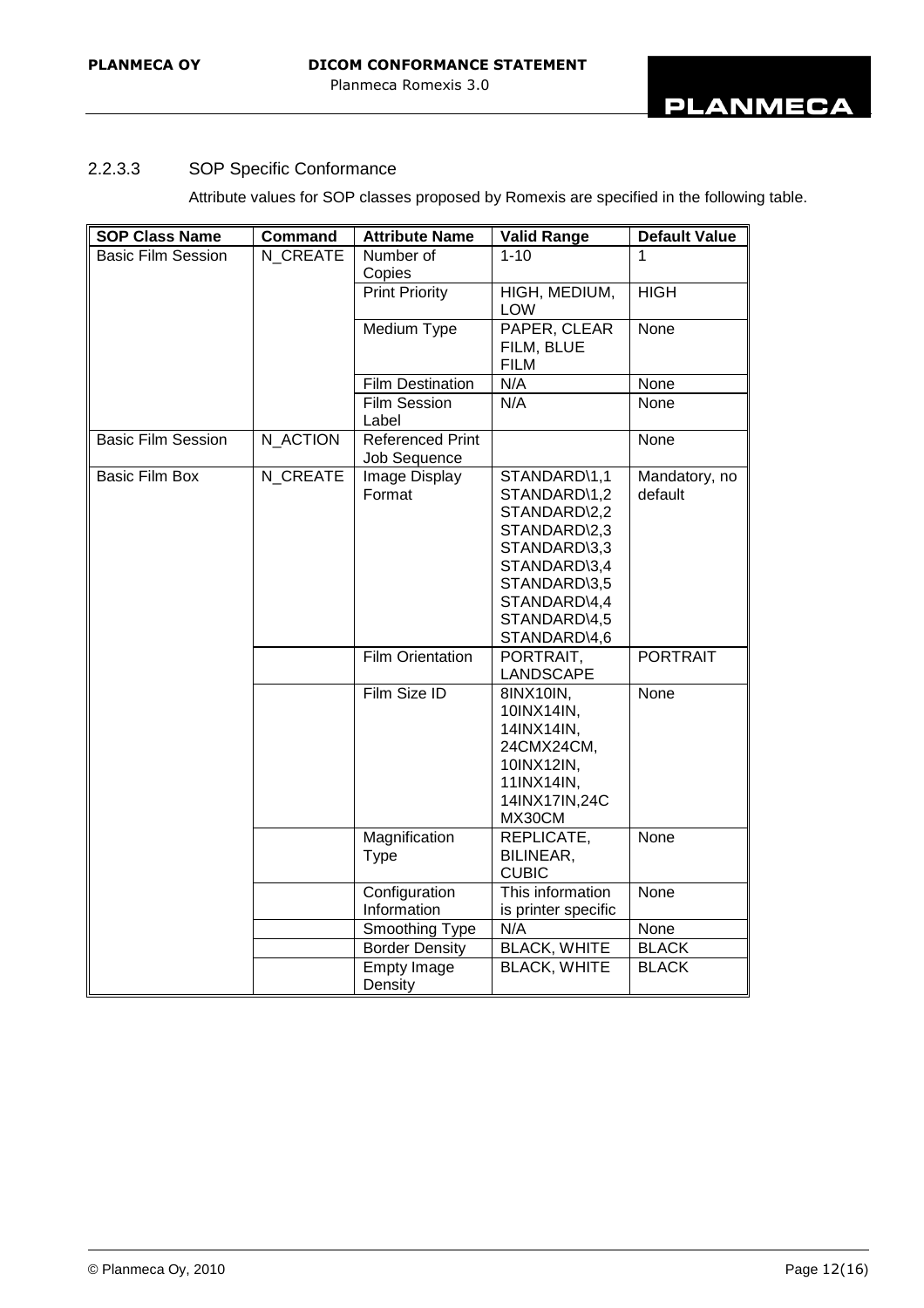# **PLANMECA**

| <b>SOP Class Name</b>               | <b>Command</b>                      | <b>Attribute Name</b>                   | <b>Valid Range</b>          | <b>Default</b><br>Value  |
|-------------------------------------|-------------------------------------|-----------------------------------------|-----------------------------|--------------------------|
| <b>Basic Film Box</b>               | N_ACTION                            | <b>Referenced Print</b><br>Job Sequence |                             | None                     |
| <b>Basic Grayscale</b><br>Image Box | N_SET                               | Image Position                          | $1 - 24$                    | Mandatory,<br>no default |
|                                     |                                     | Samples Per<br>Pixel                    | 1/3                         | None                     |
|                                     |                                     | Photometric<br>Interpretation           | MONOCHROME1,<br>MONOCHROME2 | MONO-<br>CHROME2         |
|                                     |                                     | Rows                                    | any integer                 | None                     |
|                                     |                                     | Columns                                 | any integer                 | None                     |
|                                     |                                     | <b>Pixel Aspect</b><br>Ratio            | 1/1                         | 1/1                      |
|                                     |                                     | Pixel<br>Representation                 | 0 (unsigned),<br>1 (signed) | $\overline{0}$           |
|                                     |                                     | Requested<br>Image Size                 | N/A                         | None                     |
| Printer                             | N_GET /<br>N EVENT<br><b>REPORT</b> | <b>Printer Status</b>                   | $\star$                     | None                     |
|                                     |                                     | <b>Printer Status</b><br>Info           | $\star$                     | None                     |
|                                     |                                     | <b>Printer Name</b>                     | $\star$                     | None                     |
|                                     |                                     | Manufacturer                            | $\star$                     | None                     |
|                                     |                                     | Manufacturer<br><b>Model Name</b>       | $\star$                     | None                     |
|                                     |                                     | Software Version                        | $\star$                     | None                     |

\* Romexis will display any information returned for Printer messages

2.2.4 Real-world activity for Find and Move Execution operations for Modality Worklist services

Romexis opens an association and performs C-FINDs. The association is closed after an error or when the initiator requests that it be closed.

2.2.4.1 Associated real-world activity for Find and Move Execution operations

Once the association has been established, Romexis will send a Find message to the Modality Worklist SCP and wait for respond.

2.2.4.2 Presentation context table for Find and Move Execution operations for Basic Modality Worklist Management. Acceptable Find execution presentation contexts for Romexis are:

| <b>Presentation Context Table</b> |                                                  |                                                                                  |                                                                 |            |      |
|-----------------------------------|--------------------------------------------------|----------------------------------------------------------------------------------|-----------------------------------------------------------------|------------|------|
|                                   | <b>Abstract Syntax</b><br><b>Transfer Syntax</b> |                                                                                  | Rol                                                             | Ext.       |      |
| <b>Name</b>                       | UID                                              | <b>Name List</b>                                                                 | <b>UID List</b>                                                 | е          | Neg. |
| Modality<br>Worklist Find         | 1.2.840.10008.5.1.4.31                           | Explicit VR Little Endian<br>Implicit VR Little Endian<br>Explicit VR Big Endian | 1.2.840.10008.1.2.1<br>1.2.840.10008.1.2<br>1.2.840.10008.1.2.2 | <b>SCU</b> | None |

### 2.2.4.3 SOP Specific Conformance

The following attributes can be used as search criteria in C\_FIND\_RQ: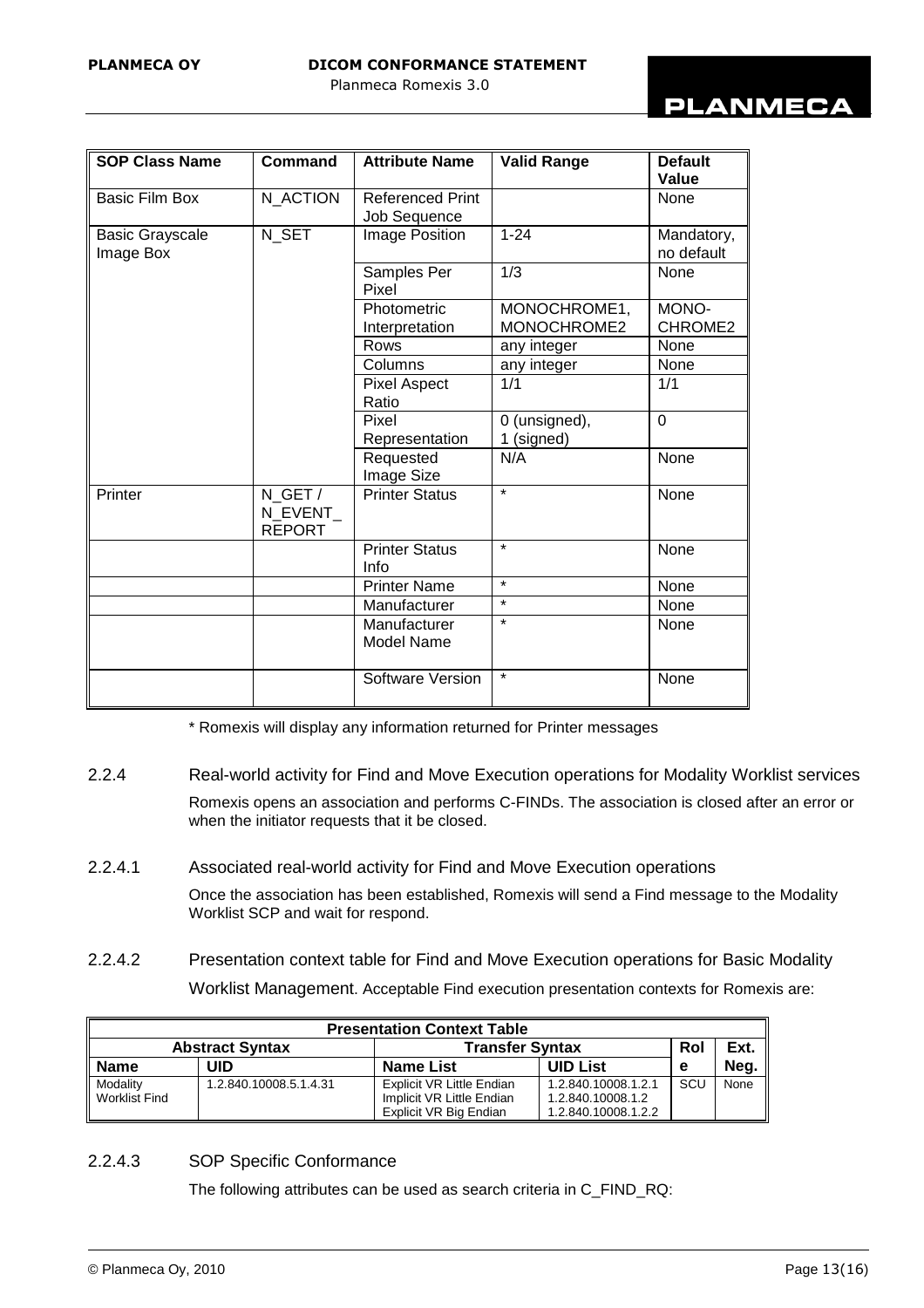

| 0008,0060 | Modality                                                     |
|-----------|--------------------------------------------------------------|
| 0040.0001 | <b>Scheduled Station AE Title</b>                            |
| 0040.0002 | Scheduled Procedure Step Start Date (date range can be used) |
| 0010.0010 | Patient's name                                               |
| 0010.0020 | Patient ID                                                   |
| 0008,0050 | <b>Accession Number</b>                                      |
| 0032,1032 | Requesting Physician                                         |
|           |                                                              |

Romexis reads the following attributes from a C\_FIND\_RSP message:

 (0020,000D) Study Instance UID (0008,0050) Accession Number (0010,0010) Patient's name (0010,0020) Patient ID (0010,0030) Patient's Birth Date (0010,0040) Patient's Sex 0008,0060 Modality 0032,1032 Requesting Physician

2.2.5 Real-world activity for Find and Move Execution operations for Q/R services Romexis opens an association and performs C-FINDs or C-MOVEs.

2.2.5.1 Associated real-world activity for Find and Move Execution operations

Once the association has been established, Romexis sends a Find Q/R Service message. After response has been received, Romexis sends a request for a Move Service message and waits for incoming Storage association.

#### 2.2.5.2 Presentation context table for Find and Move Execution operations

Acceptable Find and Move presentation contexts for Romexis Q/R services are:

| <b>Presentation Context Table</b>                                    |                             |                                                                                  |                                                                 |     |      |
|----------------------------------------------------------------------|-----------------------------|----------------------------------------------------------------------------------|-----------------------------------------------------------------|-----|------|
|                                                                      | <b>Abstract Syntax</b>      | <b>Transfer Syntax</b>                                                           |                                                                 | Rol | Ext. |
| <b>Name</b>                                                          | UID                         | <b>Name List</b>                                                                 | <b>UID List</b>                                                 | е   | Neg. |
| <b>Patient Root</b><br>Query/Retrieve<br>Information<br>Model - Find | 1.2.840.10008.5.1.4.1.2.1.1 | Explicit VR Little Endian<br>Implicit VR Little Endian<br>Explicit VR Big Endian | 1.2.840.10008.1.2.1<br>1.2.840.10008.1.2<br>1.2.840.10008.1.2.2 | SCU | None |
| <b>Patient Root</b><br>Query/Retrieve<br>Information<br>Model-Move   | 1.2.840.10008.5.1.4.1.2.1.2 | Explicit VR Little Endian<br>Implicit VR Little Endian<br>Explicit VR Big Endian | 1.2.840.10008.1.2.1<br>1.2.840.10008.1.2<br>1.2.840.10008.1.2.2 | scu | None |

#### 2.2.5.3 SOP Specific Conformance

The following attributes can be used as search criteria in C\_FIND\_RQ:

| 0010.0010 | Patient's name    |
|-----------|-------------------|
| 0010,0020 | <b>Patient ID</b> |

Romexis reads the following attributes from a C\_FIND\_RSP message:

| (0010, 0010)           | Patient's name                     |
|------------------------|------------------------------------|
| (0010,0020) Patient ID |                                    |
|                        | $(0010,0030)$ Patient's Birth Date |

#### 2.2.6 Real-world activity for MPPS

Once the MPPS association is established, Romexis invokes either an N-CREATE or N-SET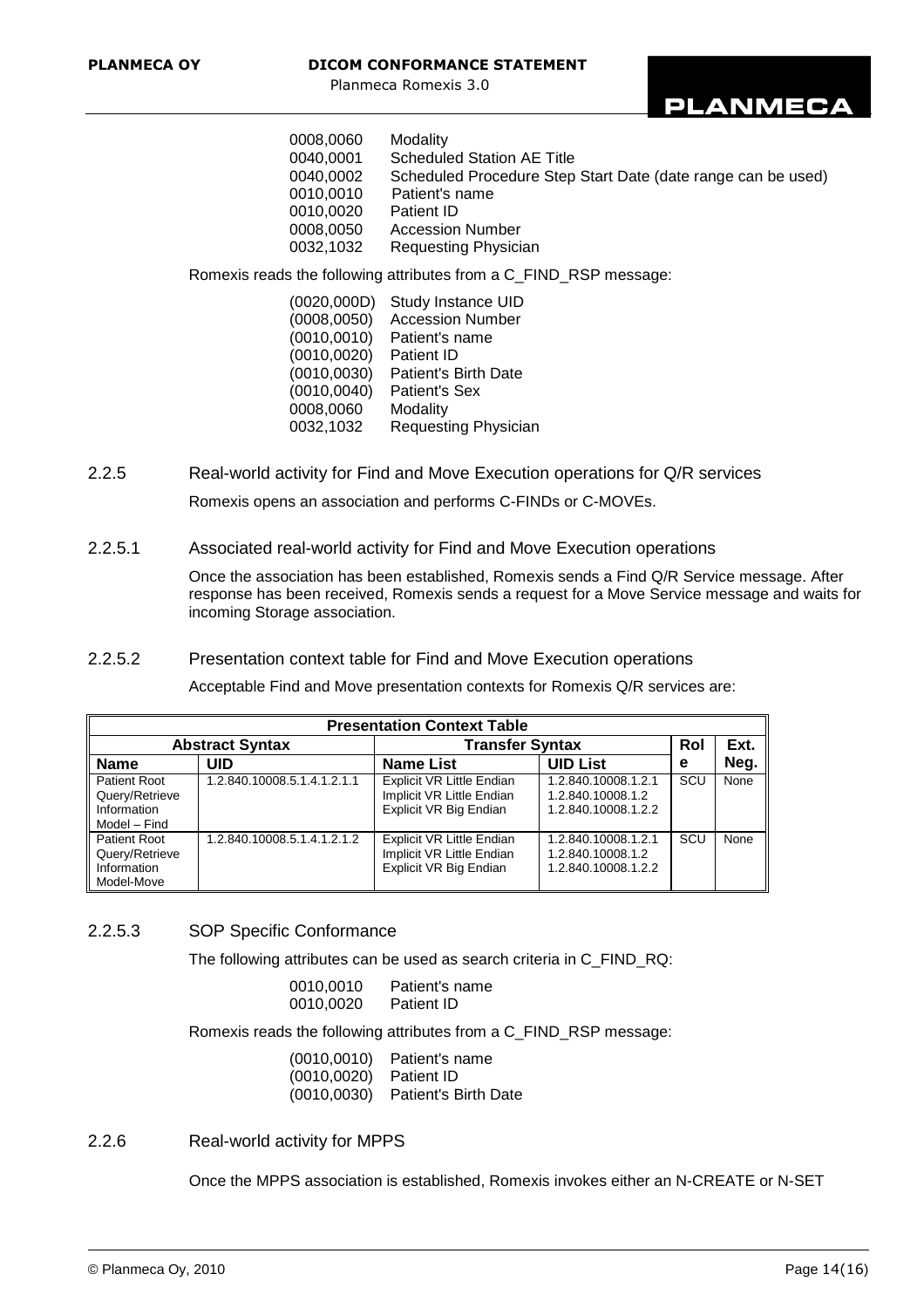

request to the server. When the starting the x-ray capture, intracam or TWAIN capture task, Romexis sends an N-CREATE request to the server. When the status of the MPPS instance is to be updated, Romexis will initiate the MPPS N-SET service request to update the status of the MPPS instance. The COMPLETE status will be finally delivered with the MPPS N-SET request after all associated images are captured.

#### 2.2.6.1 Presentation context table for real-world activity acquire images

| <b>Presentation Context Table</b>       |                         |                                                     |                                          |     |      |
|-----------------------------------------|-------------------------|-----------------------------------------------------|------------------------------------------|-----|------|
|                                         | <b>Abstract Syntax</b>  | <b>Transfer Syntax</b>                              |                                          | Rol | Ext. |
| <b>Name</b>                             | UID                     | <b>Name List</b>                                    | <b>UID List</b>                          | е   | Neg. |
| Modality<br>Performed<br>Procedure Step | 1.2.840.10008.3.1.2.3.3 | Implicit VR Little Endian<br>Explicit VR Big Endian | 1.2.840.10008.1.2<br>1.2.840.10008.1.2.1 | SCU | None |

# 2.2.6.2 SOP Specific Conformance

The following attributes are either required, provided or supported.

| <b>Scheduled Step Attribute Sequence</b> | 0040,0270 | required  |
|------------------------------------------|-----------|-----------|
| Study Instance UID                       | 0020,000D | required  |
| <b>Accession Number</b>                  | 0008,0050 | provided  |
| <b>Requested Procedure ID</b>            | 0040,1001 | provided  |
| Patient's Name                           | 0010,0010 | provided  |
| <b>Patient ID</b>                        | 0010,0020 | provided  |
| Patient's Birth Date                     | 0010,0030 | provided  |
| Patient's Sex                            | 0010,0040 | provided  |
| Performed Procedure Step ID              | 0040,0253 | required  |
| <b>Performed Station AE Title</b>        | 0040,0241 | required  |
| <b>Performed Station Name</b>            | 0040,0242 | supported |
| Performed Procedure Step Start Date      | 0040,0244 | required  |
| Performed Procedure Step Start Time      | 0040,0245 | required  |
| Performed Procedure Step Start Status    | 0040,0252 | required  |
| Performed Procedure Step End Date        | 0040,0250 | supported |
| Performed Procedure Step End Time        | 0040,0251 | supported |
| Modality                                 | 0008,0060 | required  |
| Study ID                                 | 0020,0010 | supported |
| <b>Performed Series Sequence</b>         | 0040,0340 | supported |
| Performing Physician's Name              | 0008,1050 | supported |
| <b>Protocol Name</b>                     | 0018,1030 | required  |
| Series Instance UID                      | 0020,000E | required  |
| <b>Total Number of Exposures</b>         | 0040,0301 | supported |
| Image Area Dose Product                  | 0018,115E | supported |
| <b>KVp</b>                               | 0018,0060 | supported |
| X-Ray Tube Current in uA                 | 0018,8151 | supported |
| Exposure Time (msec)                     | 0018,1150 | supported |

#### 2.3 Association acceptance policy

Romexis only acts as an SCU. It does not handle incoming associations.